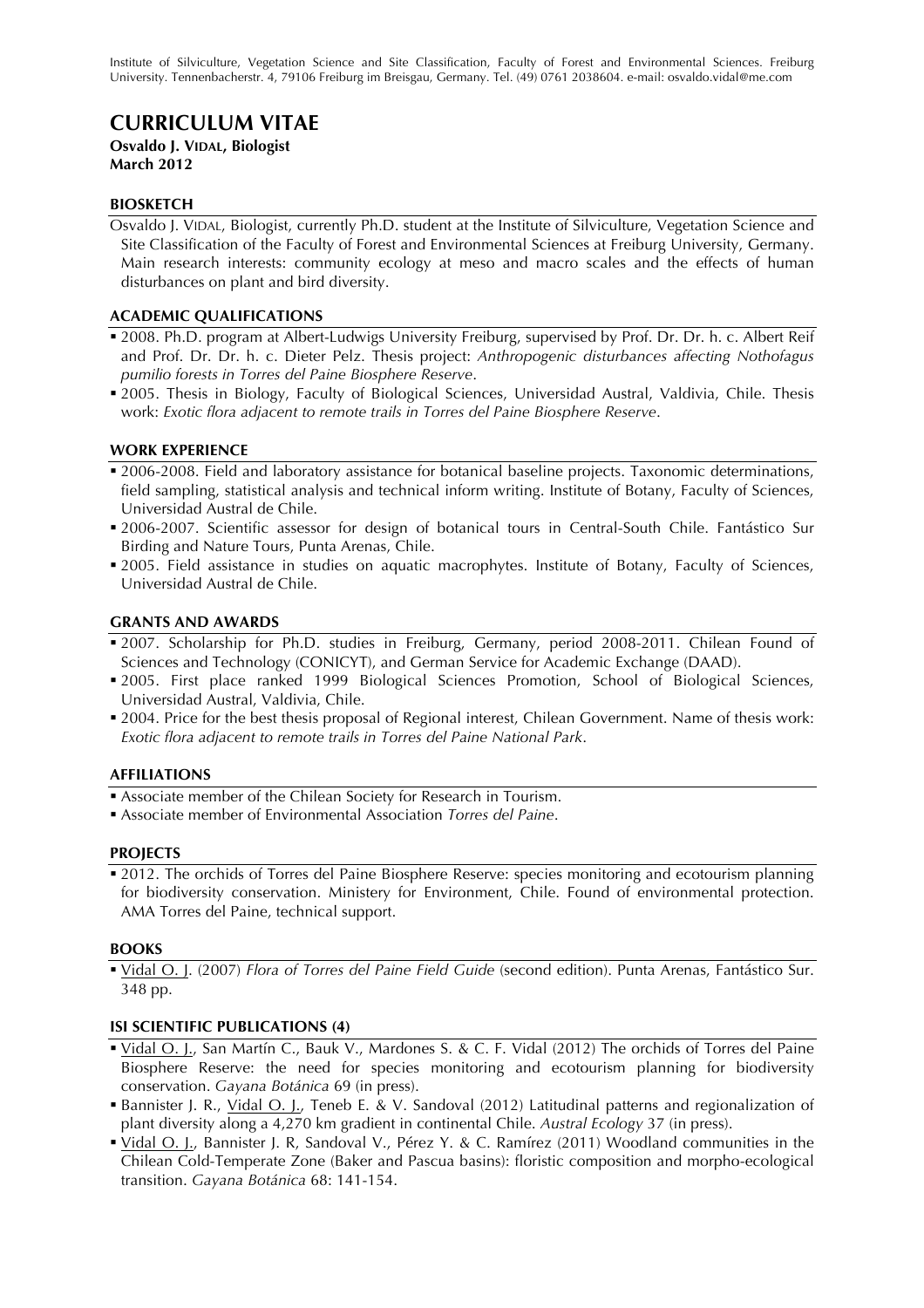Institute of Silviculture, Vegetation Science and Site Classification, Faculty of Forest and Environmental Sciences. Freiburg University. Tennenbacherstr. 4, 79106 Freiburg im Breisgau, Germany. Tel. (49) 0761 2038604. e-mail: osvaldo.vidal@me.com

 Vidal O. J. & A. Reif (2011) Effect of a tourist-ignited wildfire on *Nothofagus pumilio* forests at Torres del Paine Biosphere Reserve, Chile (Southern Patagonia). *Bosque* 32: 64-76.

# **THESIS (1)**

 Vidal O. J. (2005) *Exotic flora adjacent to remote trails in Torres del Paine National Park*. Bachelor thesis. Institute of Botany, Faculty of Sciences, Universidad Austral de Chile, 124 pp.

## **PRESENTATIONS AT SCIENTIFIC EVENTS (13)**

- **•** Álvarez M., Ramírez C., Vidal O. J., San Martín C. & Y. Pérez (2011) Degradation stages of the vegetation in Chilean Patagonia and potential bio-indicators. 22nd Colloquium on Latin-American earth sciences. Heidelberg, Germany, March.
- Vidal O. J., Reif A., Torres J., Ramírez C. & C. San Martín (2009) Anthropogenic disturbances affecting Southern Beech Forests in "Cerro Paine" (Torres del Paine Biosphere Reserve): Integrating tourism, cattle raising and conservation in a monitoring program (in spanish). 3rd Congress of Chilean Society for Research in Tourism, Valparaíso, Chile, May.
- Vidal O. J., Jiménez A., Ramírez C., Sandoval V., Rodríguez R., San Martín C. & A. Pauchard (2008) Biodiversity Patterns on vegetation from Pascua and Baker River Basins, Aysén, Northern Chilean Patagonia (in spanish). 15th Annual Meeting of Chilean Society of Ecology, Pucón, Chile, November.
- Ramírez C., San Martín, Vidal O. J., Álvarez M. & I. Paulini (2008) Chilean forest decline and exotic plant species in Chile. Towards G8: International Meeting of knowledge, experiencesn and testimonies. Biodiversity, Desertification, Food, Water and Human Rights. Sassari University, Sardegna, Italy, September.
- Vidal O. J., Ramírez C., Vidal C. & A. Reif (2008) Relevés databases as tools for eco-tourism planning (in spanish). 2nd Congress of Chilean Society of Tourism, Valdivia, Chile. April.
- Ramírez C., Sandoval V., O. J. Vidal (2008) *Nothofagus* Forests and Bushes from Pascua and Baker River Basin in Aysén, Chile (in spanish). 2nd Meeting on Patagonian *Nothofagus*. Esquel, Argentina, April.
- Álvarez M., Ramírez C., Vidal O. J. Toledo G. & I. Paulini (2007) Do Chilean forests die? 37th Conference of German Society of Ecology. Marburg, Germany, September.
- Vidal O. J. & C. Ramírez (2006) Effect of solar radiation on foliar chlorophyll contents in *Egeria densa*  planch (Hydrocharitaceae): an experimental study (in spanish). 3rd Congress of Chilean Limnological Society, Punta Arenas, Chile, October.
- Vidal O. J. (2006) Eco-tourism in Torres del Paine Biosphere Reserve: a threat for biodiversity? (in spanish). 27th congress of Chilean Society of Geography. Santiago de Chile, October.
- Vidal O. J., Montenegro D. & C. Ramírez (2005) *Sphagnum*-bogs from Caleta Tortel, Aisén: floristic composition and syntaxonomical position (in spanish). 26th congress of Chilean Society of Geography. Santiago de Chile, October.
- San Martín C., Boetcher C. & O. J. Vidal (2005) Effect of slury concentration on growth and survival of *Limnovium laevigatum* (Hydrocharitaceae) (in spanish). 30th congress of Argentinian Society of Botany. Rosario, Argentina, November.
- Vidal O. J. & C. Ramírez (2004) Exotic flora adjacent to remote trails in Torres del Paine National Park (Chilean Patagonia) (in spanish). 47th congress of Chilean Society of Biology. Pucón, Chile, November.
- Vidal O. J., Díaz I. & R. Nespolo (2003) Effect of vegetation formations on bird biodiversity in Chilean Patagonia (in spanish). 46th congress of Chilean Society of Biology. Pucón, Chile, November.

#### **TALKS (2)**

- Human impacts on landscape, ecosistems, and species diversity in Torres del Paine Biosphere Reserve, Chile. Seminar for the Baden-Württenberg Society for Natural Sciences and Nature Protection, Freiburg (Badisher Landsverein für Naturkunde und Naturschutz), 25 Januar 2012.
- Fire and grazing disturbances affecting Lenga Southern Beech forests in Torres del Paine Biosphere Reserve. Seminar for the Silviculture Institute, Faculty of Forests and Environmental Sciences, Freiburg University, 21 May 2010.

#### **MEDIA (4)**

"Fire Alarm", by James Fair. *BBC Wildlife* Magazine (01 March 2012).

 "Expert points out no possible the recovery of the Paine", by Roberto Hofer (in spanish). *La Prensa Austral* Newspaper (17 March 2010).